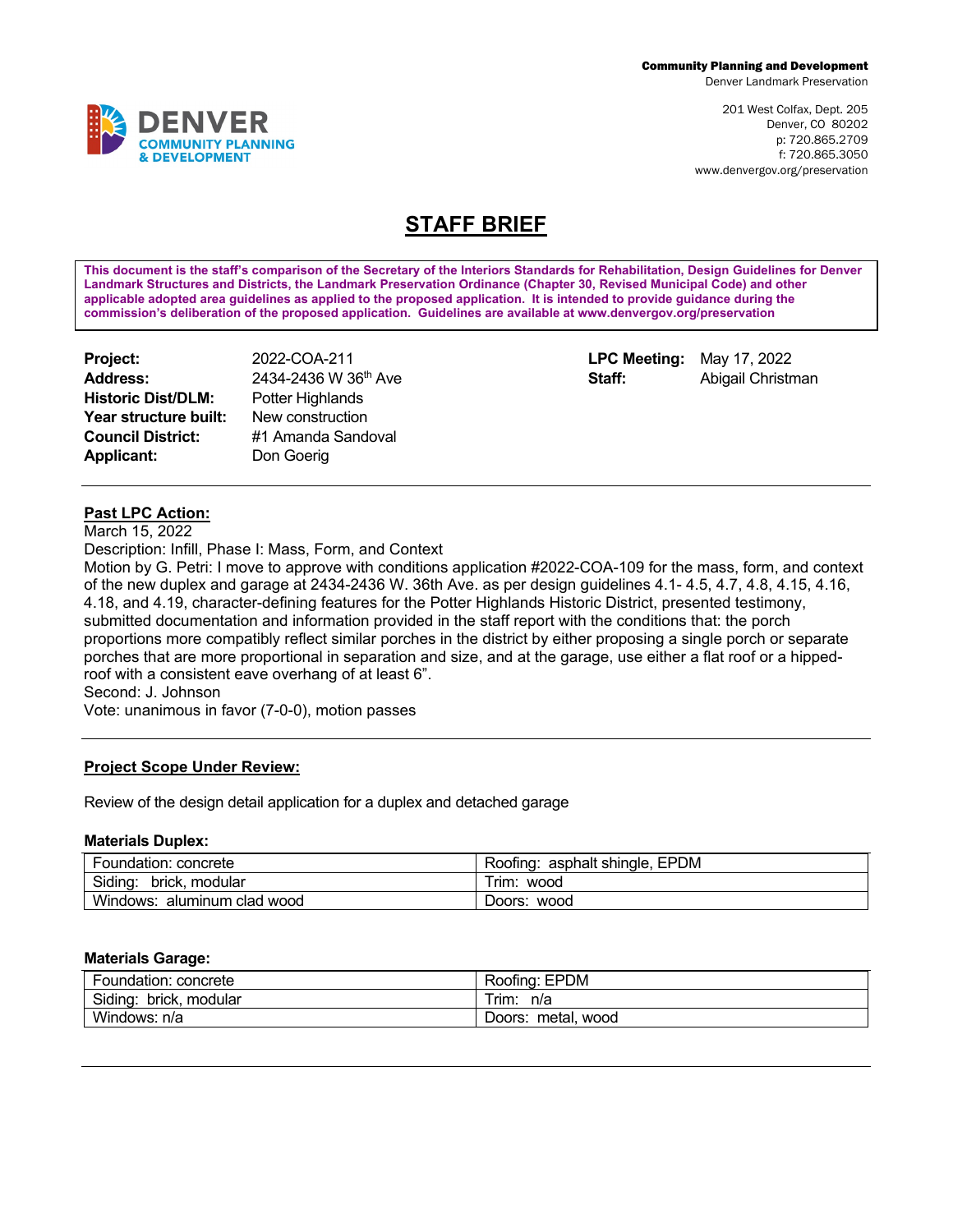#### **Staff Summary:**

The proposed infill duplex design references the two-story boxy, flat-roofed Terrace type buildings found within the Potter Highlands district. Character-defining features of the historic Terrace type include brick construction; flat roof; boxy, rectangular plan; simple form; hipped-roof porches often with simple columns; separate porches for each entrance common; a simple corbelled cornice; multiple front doors which face the street; and simple brick detailing.

The Commission approved the Mass, Form, and Context application on March 15, 2022 with the conditions that the porch proportions more compatibly reflect similar porches in the district by either proposing a single porch or separate porches that are more proportional in separation and size, and at the garage, use either a flat roof or a hipped-roof with a consistent eave overhang of at least 6". The applicant has revised the front porch proportions, replacing porches that were 4' deep and 19'4" wide with porches that are 8' deep and 16' wide. Staff find that this revision successfully addresses the Commission concerns. The applicant has also adjusted the spacing of the second-story square windows on the façade which were also discussed during the mass, form, and context review. The hipped roof previously proposed for the garage has been replaced with a flat roof.

The duplex features brick cladding on all walls. Page 8 indicates that the brick will be modular brick with a smooth finish in the "Steel" color from General Shale Brick. However, the elevation drawings indicate that the brick will be "Everest Gray Tudor." This appears to be an error. This brick was previously proposed and the staff expressed concerns due to the color variations and rough texture. Staff recommended a solid color brick with a low texture. Staff finds the "Steel" brick to meet this recommendation. The brick selection needs to be clarified and indicated consistently throughout the presentation.

| <b>Guideline</b>                                                                                                                                                                                                                                                                                                                                                                                                                                                                                                                                        | <b>Meets</b><br><b>Guideline?</b> | <b>Comments</b>                                                                                                                                                                                                                                                                                                                                                                            |
|---------------------------------------------------------------------------------------------------------------------------------------------------------------------------------------------------------------------------------------------------------------------------------------------------------------------------------------------------------------------------------------------------------------------------------------------------------------------------------------------------------------------------------------------------------|-----------------------------------|--------------------------------------------------------------------------------------------------------------------------------------------------------------------------------------------------------------------------------------------------------------------------------------------------------------------------------------------------------------------------------------------|
| 4.3 Design a building to include the<br>typical features and rhythms of historic<br>buildings in the surrounding<br>context/block, using similar<br>proportions and dimensions. Features<br>to reference include:<br>a. Foundation heights<br>b. Floor-to-floor heights and overall<br>building height<br>c. Window locations, proportions, and<br>recess in the wall.<br>d. Entry and porch location, size and<br>proportions.<br>e. Scaling elements and articulation, such<br>as belt courses, dormers, balconies,<br>decorative roof cornices, etc. | Yes.                              | The design of the duplex references features<br>and rhythms of the district. Window<br>proportions and recess fit district patterns.<br>The façade features a combination of window<br>types with a regular arrangement and<br>traditional solid-to-void ratio. The duplex<br>features a raised foundation that fits district<br>patterns as well as hipped roof porches at<br>each entry. |

## **Excerpted from Design Guidelines for Denver Landmark Structures and Districts, January 2016**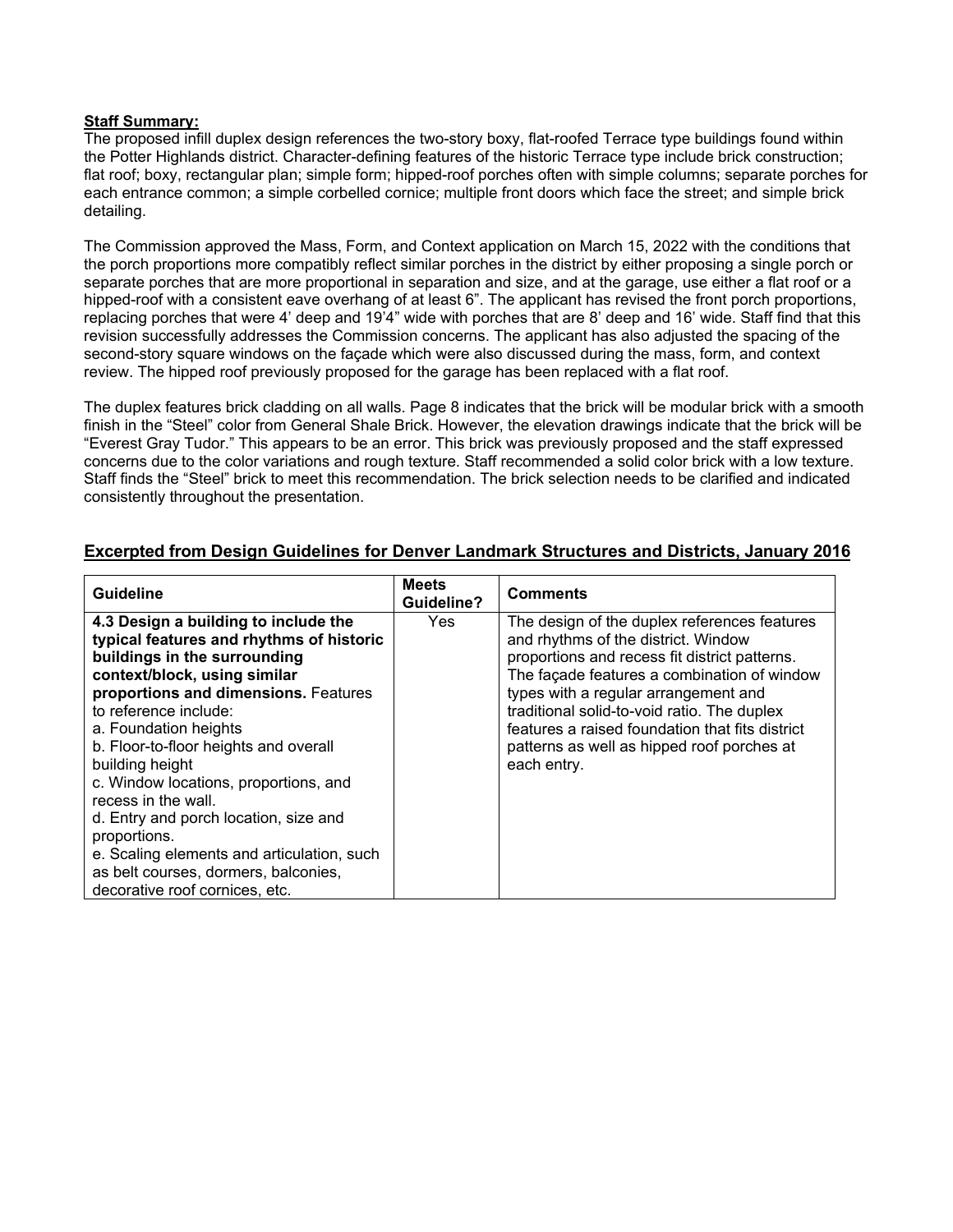| 4.5 Design a new building to be                                                   | Yes    | The primary residence features a simplified                                           |
|-----------------------------------------------------------------------------------|--------|---------------------------------------------------------------------------------------|
| recognized as current construction,                                               |        | interpretation of Terrace type buildings within                                       |
| while respecting key features of the                                              |        | the district that will be identifiable as new                                         |
| historic district as well as the                                                  |        | construction. Contemporary interpretations of                                         |
| surrounding historic context/block.                                               |        | traditional features are proposed including the                                       |
| b. Include features that relate to the                                            |        | use of metal porch columns, simple brick                                              |
| surrounding historic context/block,                                               |        | headers and sills, and simplified brick cornice.                                      |
| such as front porches in a residential                                            |        |                                                                                       |
| setting, or a defined roof cornice on a                                           |        |                                                                                       |
| commercial structure.                                                             |        |                                                                                       |
| c. Use contemporary details, such as                                              |        |                                                                                       |
| window moldings and door surrounds, to                                            |        |                                                                                       |
| create interest and convey the period in                                          |        |                                                                                       |
| which the structure was built.                                                    |        |                                                                                       |
| 4.6 Use materials that appear similar in                                          | Yes/No | The duplex will be clad in brick, following                                           |
| scale, color, texture and finish to those                                         |        | district patterns. The brick color and finish                                         |
| seen historically in the district.                                                |        | need to be clarified. Staff recommends a low                                          |
| a. Masonry materials such as brick, stone                                         |        | texture, solid color brick such as the "Steel"                                        |
| and genuine stucco are appropriate in                                             |        | brick shown on page 8 rather than the                                                 |
| most districts.                                                                   |        | "Everest Gray Tudor" indicated on the<br>elevation drawings.                          |
| b. Architectural metals and glass are also                                        |        |                                                                                       |
| appropriate in many districts, especially                                         |        |                                                                                       |
| commercial and industrial contexts.                                               |        |                                                                                       |
| 4.8 Design windows, doors and other                                               | Yes    | The windows will be aluminum clad wood.                                               |
| features to be compatible with the                                                |        | Most of the windows are traditionally                                                 |
| historic context.                                                                 |        | proportioned, one-over-one sash. Two square                                           |
| b. When using contemporary window                                                 |        | windows are used as accent windows on the<br>façade. A horizontal slider and casement |
| patterns and designs, ensure they respect                                         |        | windows will be used at the basement egress                                           |
| the character and proportions of windows                                          |        | windows. Façade entry doors will be paneled                                           |
| in the surrounding historic context.                                              |        | wood and glass sliding doors will be used at                                          |
| c. Maintain the typical historic placement                                        |        | the rear.                                                                             |
| of window headers and sills relative to                                           |        |                                                                                       |
| cornices and belt courses.                                                        |        |                                                                                       |
| d. Use door widths, heights and materials                                         |        |                                                                                       |
| that are similar to doors on historic                                             |        |                                                                                       |
| buildings in the surrounding historic                                             |        |                                                                                       |
| context.                                                                          |        |                                                                                       |
| f. Use clear or near clear low-e glass in                                         |        |                                                                                       |
| windows.                                                                          |        |                                                                                       |
| 4.15 Use a front porch to provide a                                               | Yes    | Each unit will have a simple hipped roof                                              |
| visual and functional connection                                                  |        | porch. Porches are traditionally proportioned.                                        |
| between the building and the street.<br>a. Use a front porch to define the entry. |        |                                                                                       |
|                                                                                   |        |                                                                                       |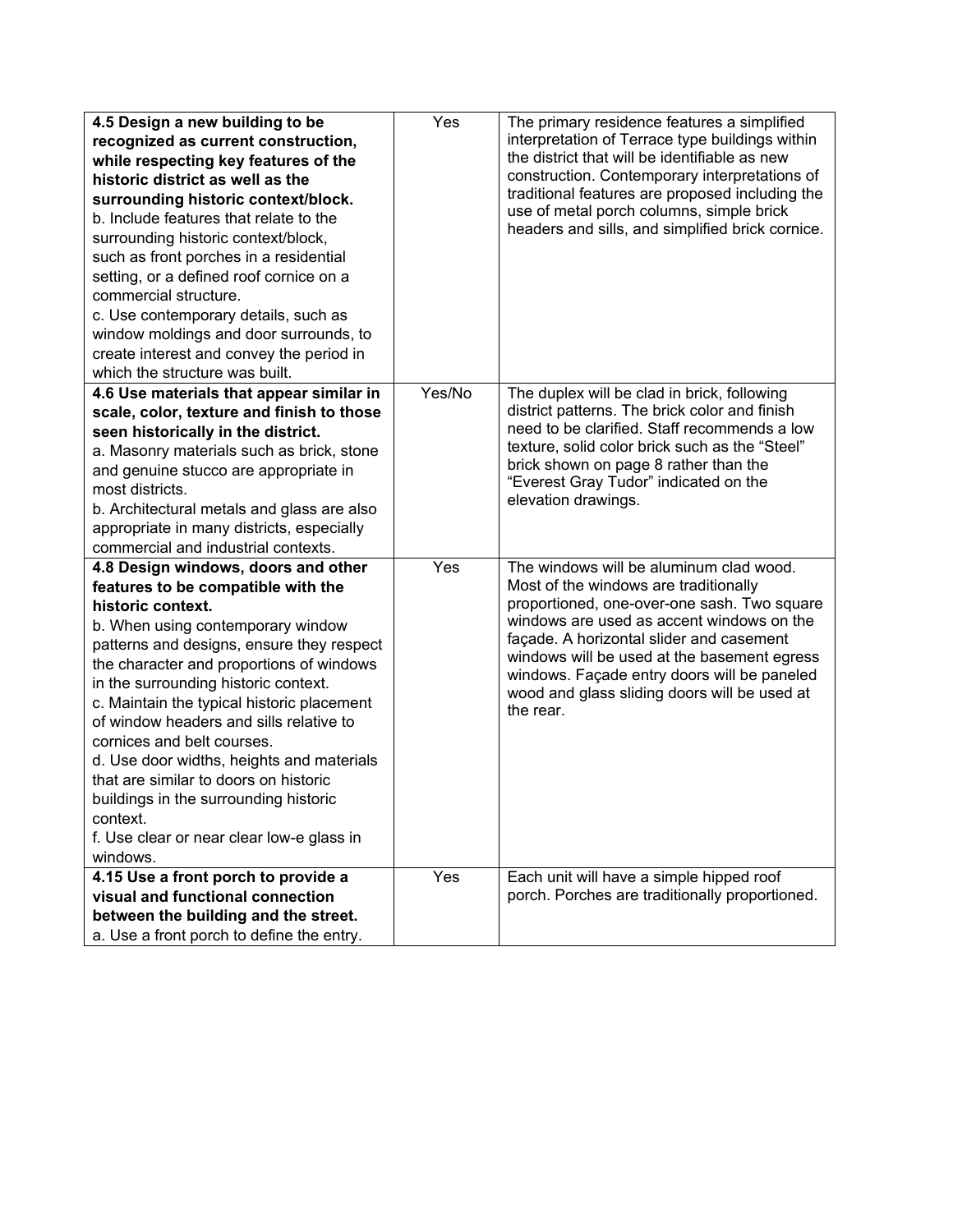| 4.18 Locate a new garage or secondary         | Yes | Garage will be located at the rear of the lot                      |
|-----------------------------------------------|-----|--------------------------------------------------------------------|
| structure to reinforce surrounding            |     | and will be accessed via the alley.                                |
| historic development patterns.                |     |                                                                    |
| a. Locate a new garage or secondary           |     |                                                                    |
| structure within the typical range of         |     |                                                                    |
| locations for garages and secondary           |     |                                                                    |
| structures in the surrounding historic        |     |                                                                    |
| context.                                      |     |                                                                    |
| c. Where most secondary structures in the     |     |                                                                    |
| surrounding historic context are located      |     |                                                                    |
| along an alley and are oriented toward the    |     |                                                                    |
| alley, orient a new garage or secondary       |     |                                                                    |
| structure similarly. If historically garage   |     |                                                                    |
| doors faced the alley, design new garage      |     |                                                                    |
| with doors to also face the alley.            |     |                                                                    |
| 4.19 Design a new garage or secondary         | Yes | The design, height, and size of the garage fit                     |
| structure to be compatible with, and          |     | with district patterns. The garage has a flat                      |
| subordinate to, the primary structure         |     | roof which is characteristic of garages in the                     |
| and surrounding historic context.             |     | district. The garage will be clad in brick to                      |
| c. Use materials that are of a similar color, |     | match the duplex, which is also characteristic<br>of the district. |
| texture and scale to materials of the         |     |                                                                    |
| primary structure and in the surrounding      |     |                                                                    |
| historic context.                             |     |                                                                    |
| d. Use simplified versions of building        |     |                                                                    |
| components and details found in the           |     |                                                                    |
| surrounding historic context.                 |     |                                                                    |
| 5.9 Add a rear yard fence consistent          | Yes | Fence will be a 6' wood fence with vertical                        |
| with historical patterns of the property      |     | pickets.                                                           |
| and surrounding historic district.            |     |                                                                    |
| a. Locate a rear yard fence to have           |     |                                                                    |
| minimal visibility from public view.          |     |                                                                    |
| c. Use a rear and side yard fence type        |     |                                                                    |
| and materials traditionally found in the      |     |                                                                    |
| historic context, such as simple iron or      |     |                                                                    |
| wooden solid or open picket fence. Only       |     |                                                                    |
| use stone, brick, or a stuccoed wall if it    |     |                                                                    |
| corresponds with the historic property and    |     |                                                                    |
| surrounding historic context.                 |     |                                                                    |
| d. Design new fences to have traditional      |     |                                                                    |
| height, style and design to blend with        |     |                                                                    |
| historic building and surrounding historic    |     |                                                                    |
| context.                                      |     |                                                                    |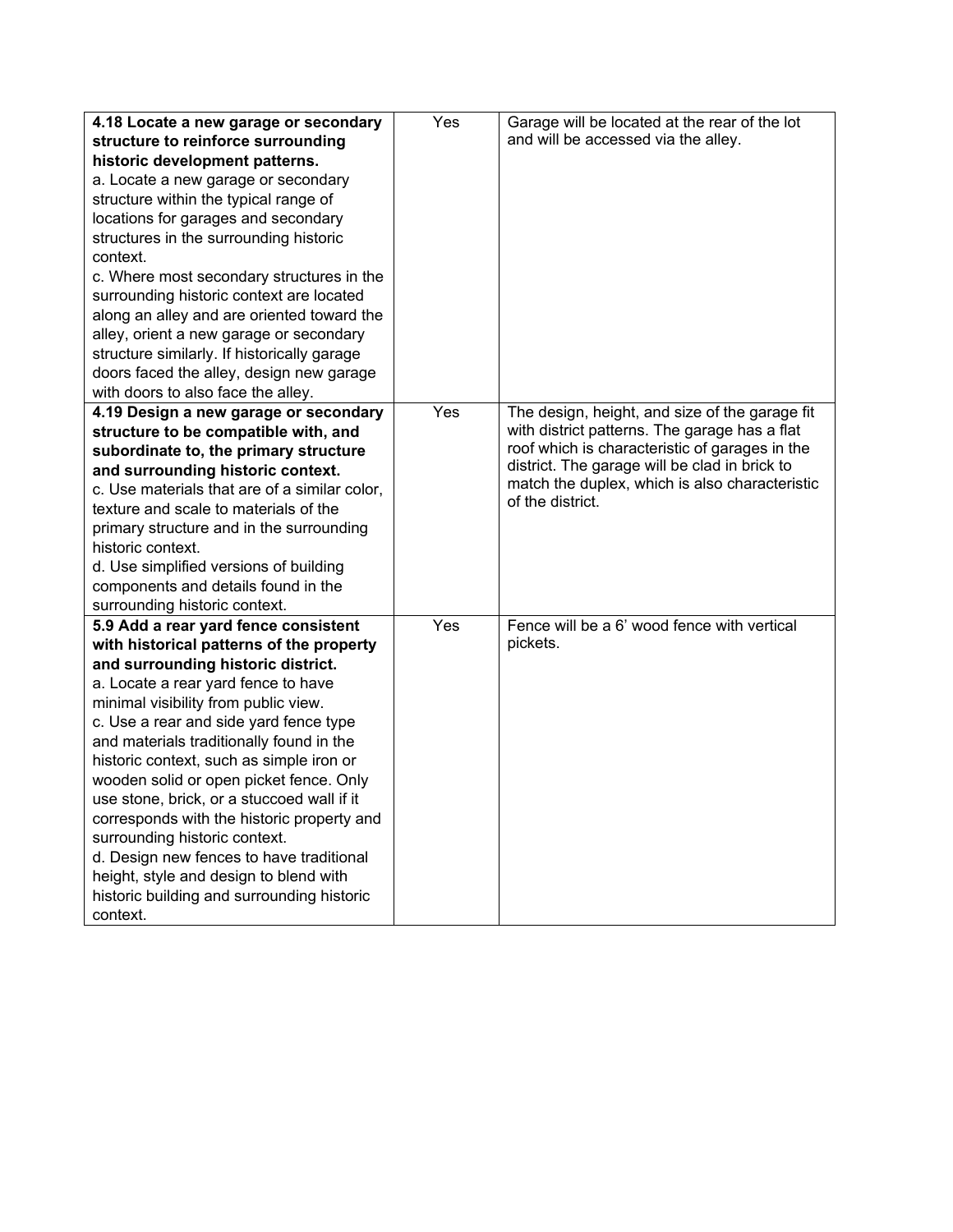# **Excerpted from Character-Defining Features of the Potter Highlands Historic District, January 2016**

| <b>Character-defining features</b>                                                                                                                                                                                                                                                                                                                                                                                                                               | <b>Matches</b><br>features? | <b>Comments</b>                                                                                                             |
|------------------------------------------------------------------------------------------------------------------------------------------------------------------------------------------------------------------------------------------------------------------------------------------------------------------------------------------------------------------------------------------------------------------------------------------------------------------|-----------------------------|-----------------------------------------------------------------------------------------------------------------------------|
| <b>Materials:</b> The oldest structures are wood frame, built<br>prior to the Denver ordinance requiring all buildings to<br>be constructed of brick. Brick construction dominates<br>within this district.                                                                                                                                                                                                                                                      | Yes                         | Duplex and garage will be clad in<br>brick.                                                                                 |
| <b>Entries &amp; Doors:</b> Typically a single offset, front entry<br>with a wooden door.                                                                                                                                                                                                                                                                                                                                                                        | Yes                         | Entry doors are wood and offset.                                                                                            |
| <b>Windows:</b> Wood double-hung vertically-oriented<br>windows with stone sills and decorative headers in<br>stone and wood common. The high-style Queen Anne<br>houses have bay windows and curved glass in the<br>round turrets. Some houses retain their original leaded<br>glass. Large first floor single windows are common.<br>Craftsman windows have divided lights in the top<br>sash. Historically, windows were recessed in the wall<br>(not flush). | Yes                         | Most windows are vertically-<br>oriented sash windows. Windows<br>will be recessed in the wall.                             |
| <b>Porches:</b><br>Materials: Wood and brick masonry porches with<br>either wood columns or brick piers respectively.<br>Porch Ornamentation: The Queen Anne style houses<br>with delicate fretwork and spindle columns. Wood<br>classical columns on many styles and brick piers on<br>the Craftsman Bungalow houses. Wood railings or<br>brick half walls typical.                                                                                             | Yes                         | The duplex features two simple<br>hipped roof porches. Posts will be<br>metal which is appropriate for new<br>construction. |

# **Recommendation: Approval with Conditions**

## **Conditions:**

- 1. Clarify application to indicate "Steel" brick throughout plans
- **Basis:** Design detail of the proposed infill structure and associated garage relates to the district context (4.3, 4.5, 4.6, 4.8, 4.15, 4.18, 4.19, 5.19).

**Suggested Motion: I move to APPROVE with CONDITIONS application 2022-COA-211 for the design detail of the proposed infill at 2434-2436 W 36th Ave.., as per design guidelines 4.3, 4.5, 4.6, 4.8, 4.15, 4.18, 4.19, and 5.9, character-defining features for the Potter Highlands historic district, presented testimony, submitted documentation and information provided in the staff report with the condition that 1. Application clarified to indicate "Steel" brick throughout plans.**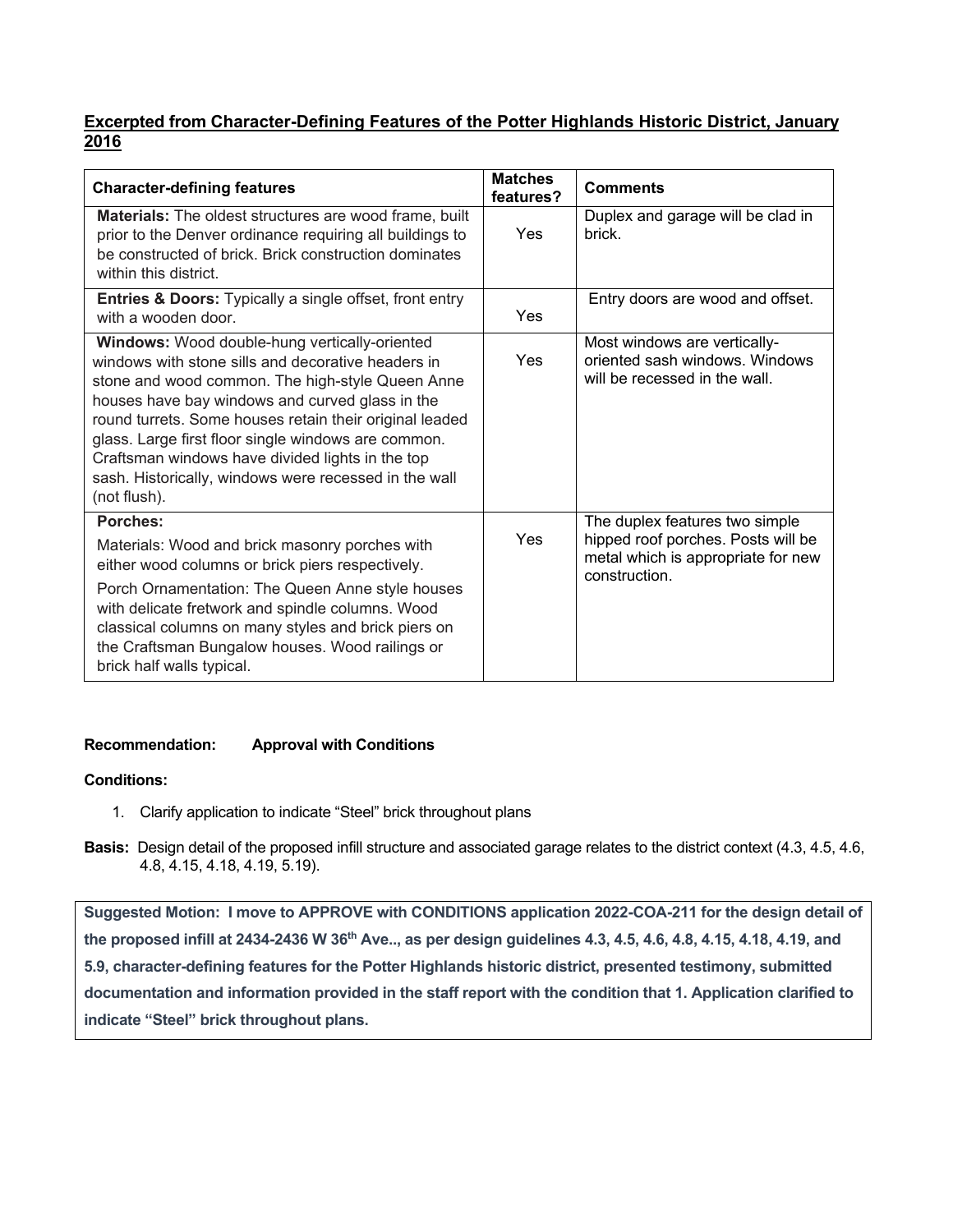Potter Highlands District Map with 2434-2436 W 36th Ave. outlined in red.



**Property Subject to Design Review**